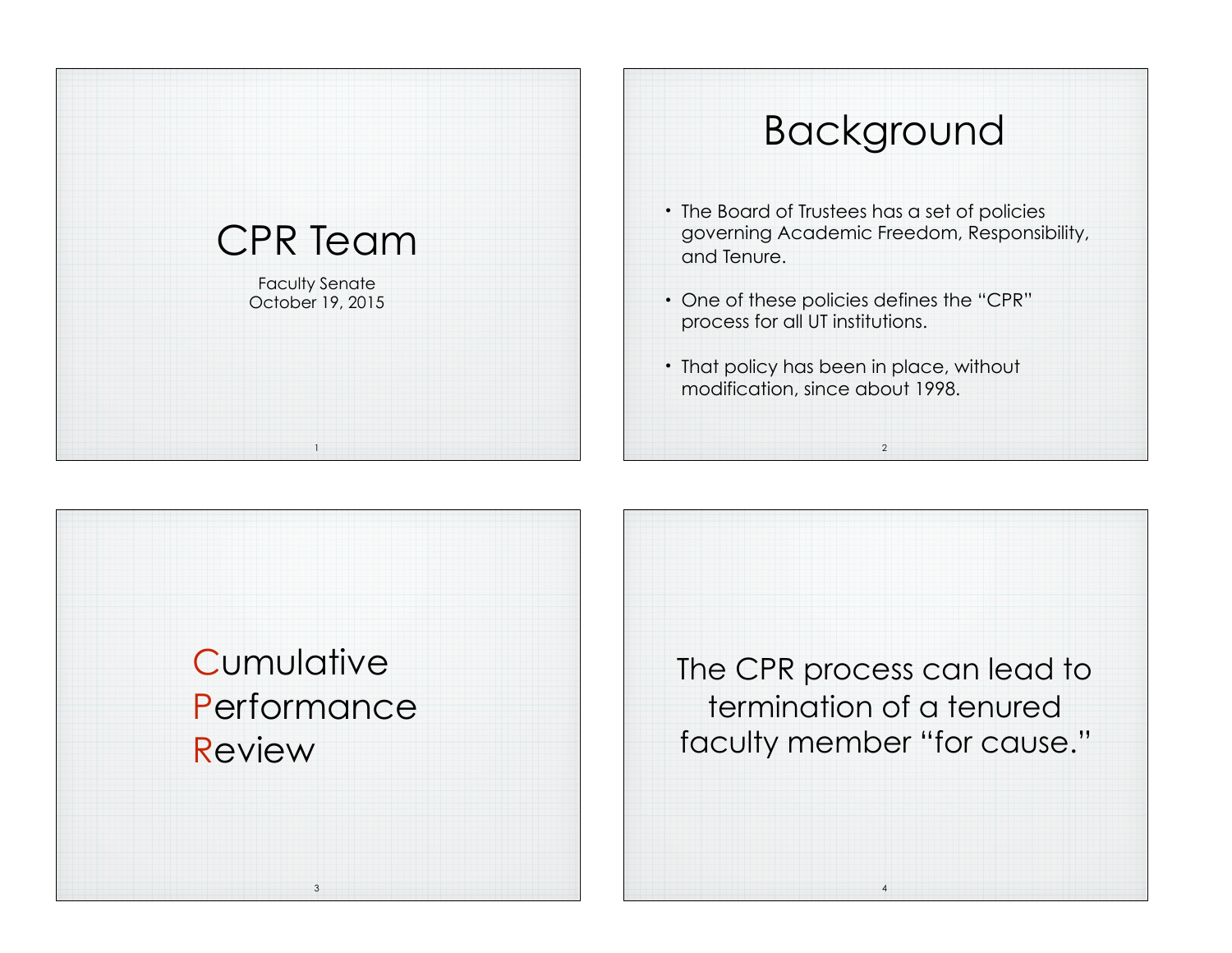## Charge to the Team

- Contract with Education Advisory Board to identify best practices in CPR policies and procedures at research intensive institutions, regional institutions, and medical institutions.
- Ascertain effectiveness of and satisfaction with such policy and procedures at UT units.
- Develop recommendations relative to CPR for revisions, if any, to the UT Policy on Academic Freedom, Responsibility and Tenure.

5

## CPR Team

- Faculty and administrators from each unit that has faculty (UTIA, UTC, UTHSC, UTK, UTM) and one member of the Board of Trustees.
- Sharepoint site for questions and for information gleaned from people at other institutions.
- Recommendations to be submitted to the UT President by May of 2016.

6

7 Toby Boulet, Associate Professor, Mechanical, Aerospace and Biomedical Engineering, UTK, *Chair* Vicky Gregg, Member of UT Board of Trustees Susan Davidson, Professor, Nursing, UTC Dan Pigg, Professor, English, UTM Tom Samples, Professor, Plant Sciences, UTIA Phyllis Ritchey, Associate Professor, Preventive Medicine, UTHSC Valerie Rutledge, Dean, College of Health, Education & Professional Studies, UTC Susan Martin, Provost, UTK Lori Gonzalez, Vice Chancellor for Academic, Faculty and Student Affairs, UTHSC John Stier, Assistant Dean, CASNR, UTIA Jeff Rogers, Professor, UTM

## **Trigger**

- Based on five-year "rolling window" of "overall" ratings in annual performance reviews.
- Triggered when two overall ratings in any fiveyear period are "unsatisfactory."
- Triggered when three overall ratings in any fiveyear period are any combination of "unsatisfactory" and "needs improvement."

8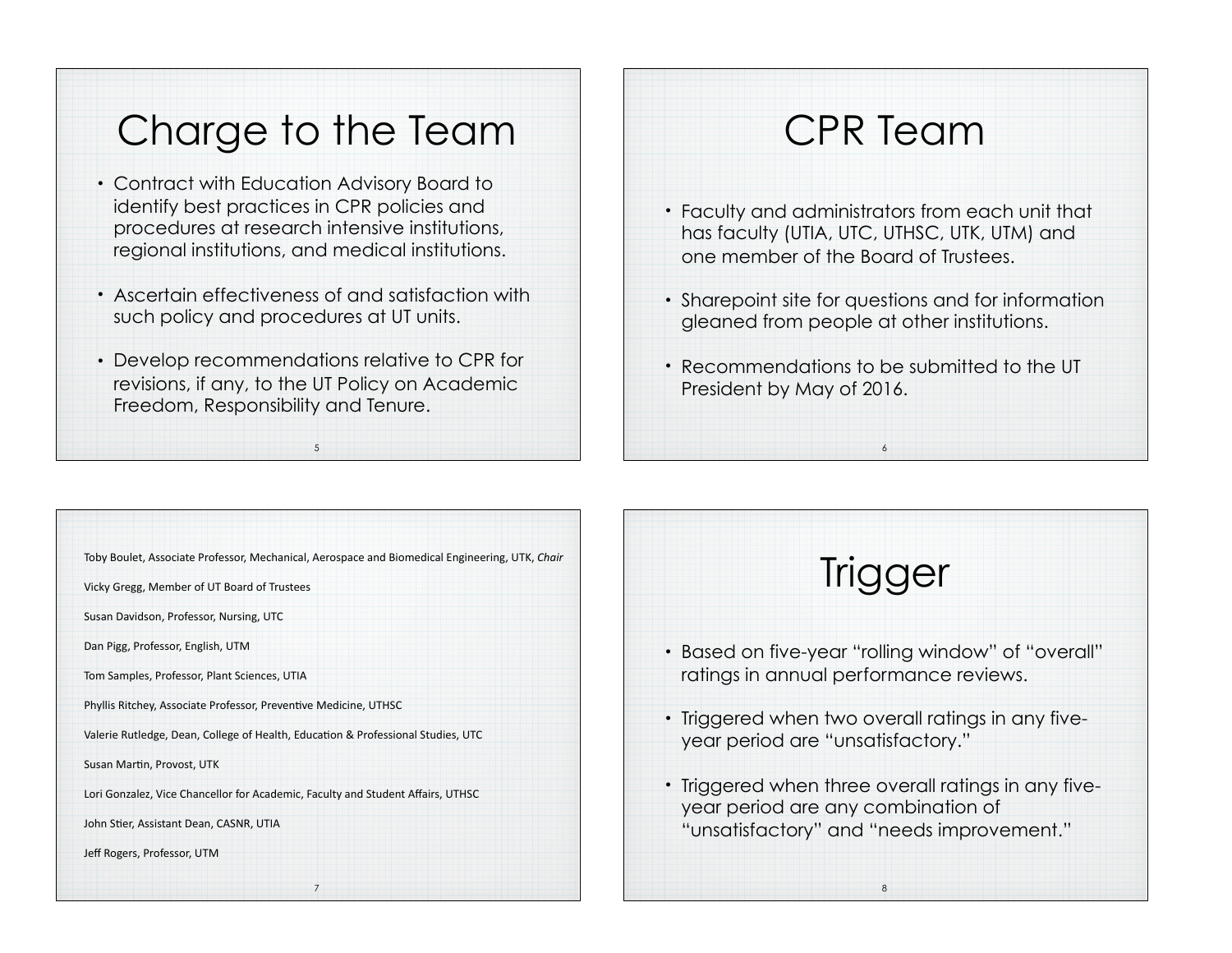